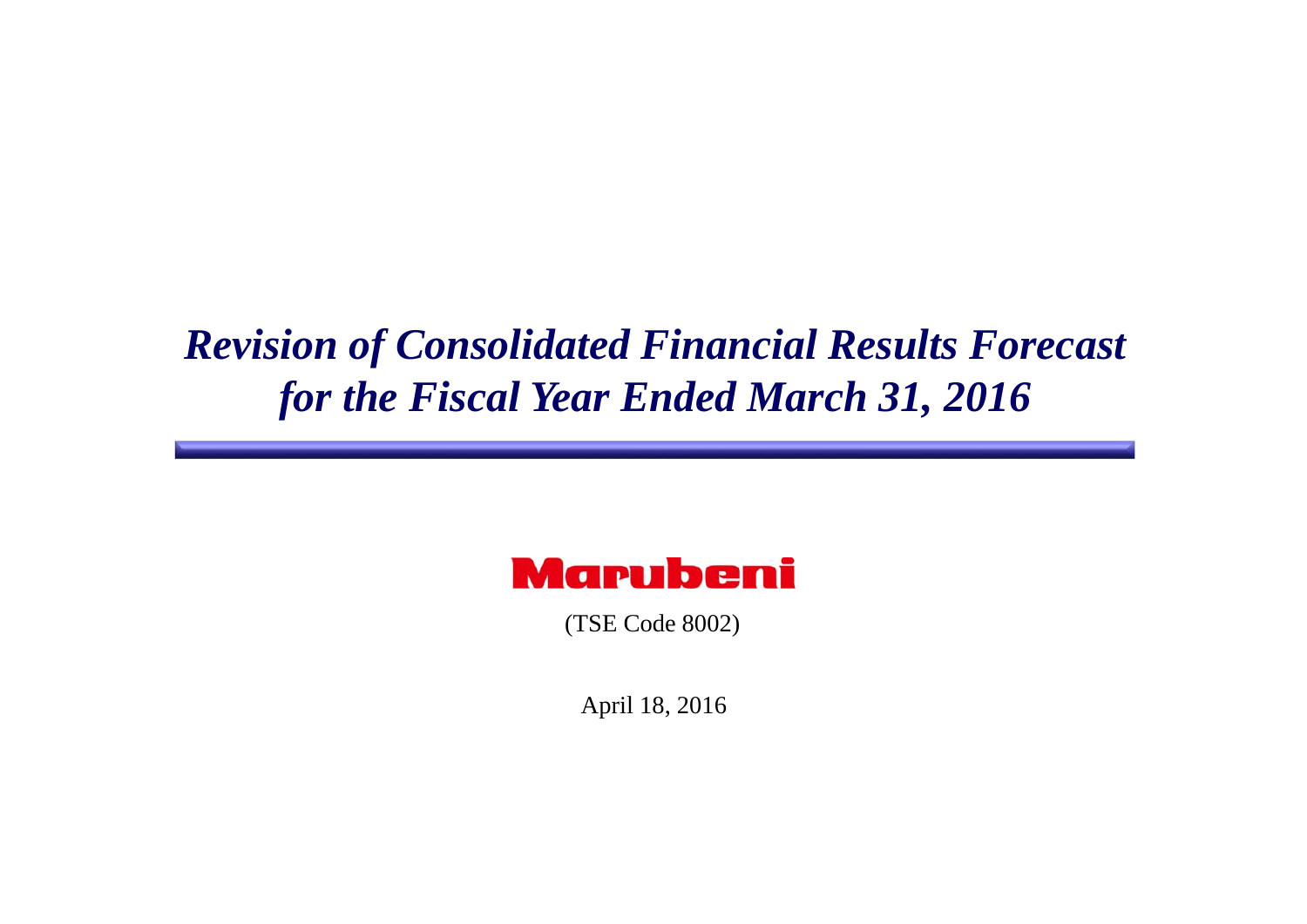## *1. Overview*

## <**Consolidated Financial Results Forecast for the Fiscal Year Ended March 31, 2016**>

|                                        | <b>Initial</b><br><b>Forecast</b> | <b>Revised</b><br><b>Forecast</b> | <b>Variance</b> |
|----------------------------------------|-----------------------------------|-----------------------------------|-----------------|
| <b>Net Profit</b><br>(billions of yen) | 180.0                             | 60.0                              | $-120.0$        |
| <b>Resources</b>                       | $-75.0$                           | $-150.0$                          | $-75.0$         |
| <b>Non-resources</b>                   | 255.0                             | 210.0                             | $-45.0$         |

| <b>Yearly Dividend</b><br>(yen per share) | - ⊥ |  |  |
|-------------------------------------------|-----|--|--|
|-------------------------------------------|-----|--|--|

- **The consolidated net profit forecast for the fiscal year ended March 31, 2016 has been revised downward to 60.0 billion yen from 180.0 billion yen.**
- $\checkmark$  **Marubeni is expected to recognize impairment losses on copper business in Chile, iron ore business in Australia and others.**
- $\checkmark$  **Marubeni maintains the yearly dividend forecast of 21 yen per share for the fiscal year ended March 31, 2016.**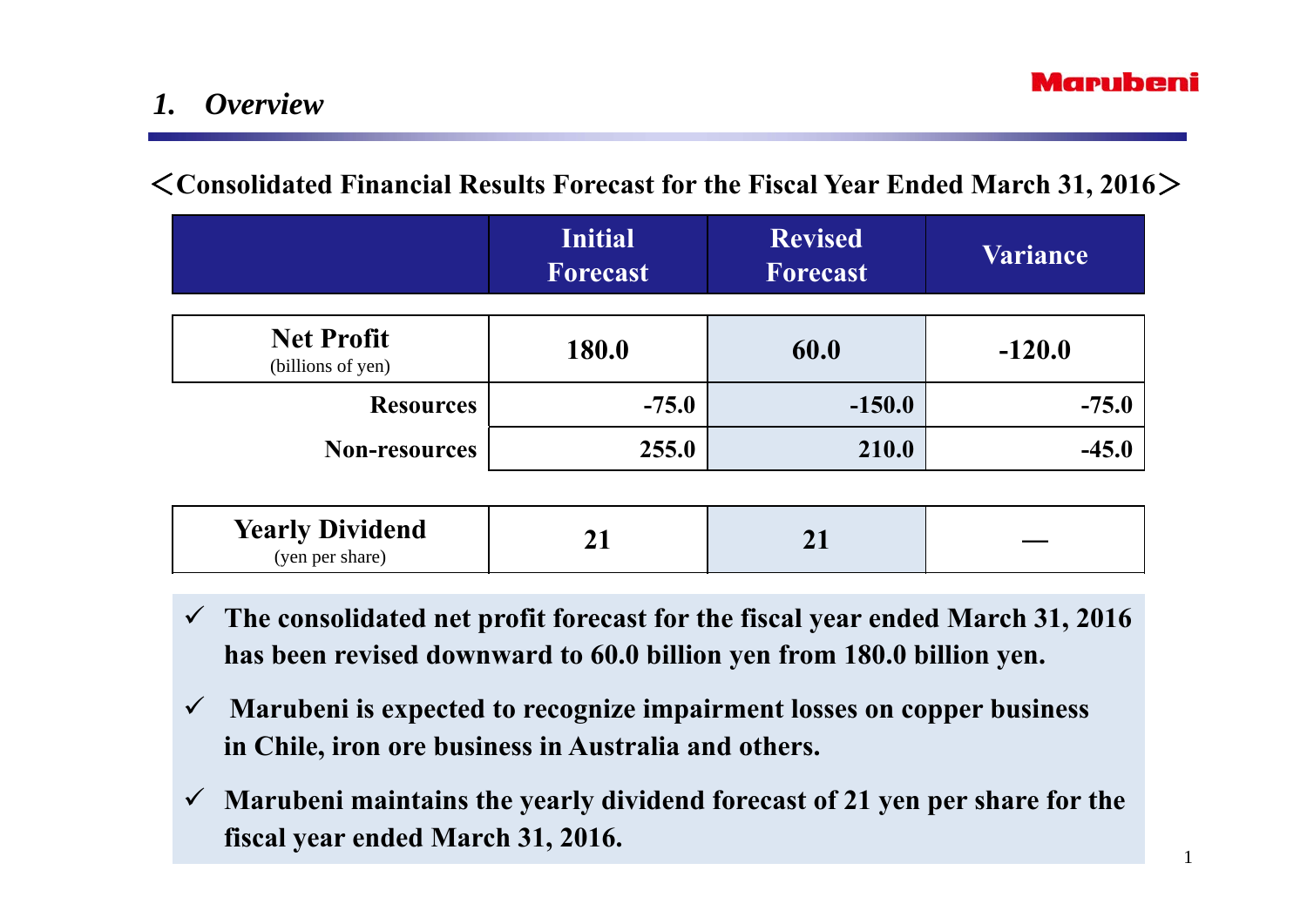### **Marubeni**

# *2. Breakdown of revision*

| <b>Category</b>            | <b>Details</b>                                                  | <b>Impact on</b><br><b>Net Profit</b><br>(billions of yen,<br>amounts after tax) |
|----------------------------|-----------------------------------------------------------------|----------------------------------------------------------------------------------|
| <b>One-time items</b>      |                                                                 | Approx. -70.0                                                                    |
| <b>Resources</b>           | <b>Impairment loss on copper business in Chile</b>              | Approx. $-35.0$                                                                  |
|                            | <b>Impairment loss on iron ore business in Australia</b>        | <b>Approx. -20.0</b>                                                             |
|                            | Impairment losses on oil and gas businesses in the U.S.A., etc. | Approx. $-15.0$                                                                  |
|                            | <b>Profit decline due to deteriorated market conditions</b>     | Approx. $-5.0$                                                                   |
| <b>Resources total</b>     |                                                                 | Approx. $-75.0$                                                                  |
| <b>One-time items</b>      |                                                                 | Approx. $-35.0$                                                                  |
| Non-<br><b>Resources</b>   | Provision for losses on overseas plant projects, etc.           | Approx. $-20.0$                                                                  |
|                            | <b>Others</b>                                                   | Approx. $-15.0$                                                                  |
|                            | Profit decline in grain business, steel products business, etc. | Approx. $-10.0$                                                                  |
| <b>Non-resources total</b> |                                                                 | Approx. -45.0                                                                    |

| <b>Total</b> | Approx. -120.0 |
|--------------|----------------|
|--------------|----------------|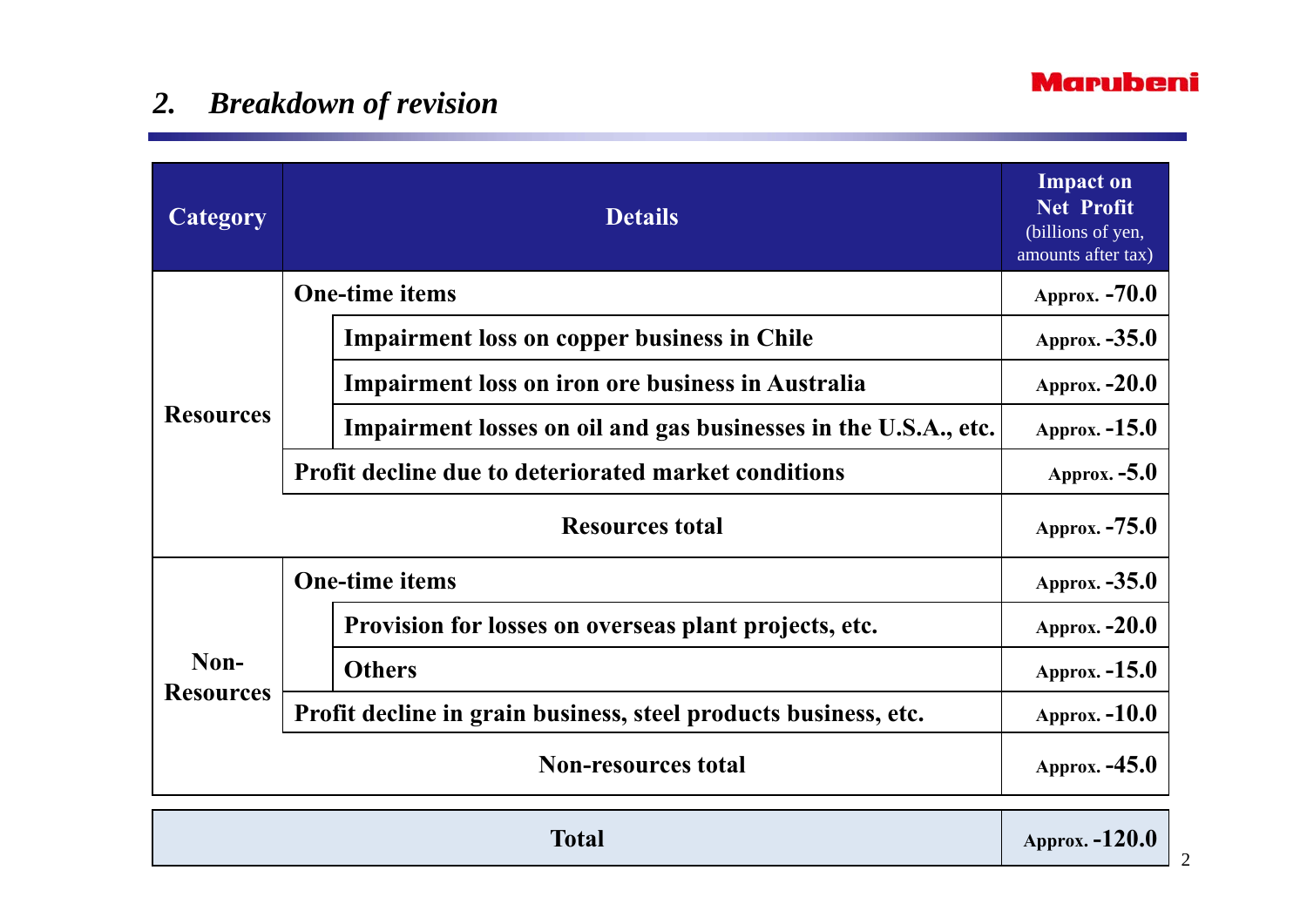### **Marubeni**

# *3. Priority actions for the first year of GC2018*

#### $\bullet$ **Quantitative Targets under GC2018**

| • Net Profit:                          | 2018 (FYE 3/2019) ¥250.0 billion                                                             |  |
|----------------------------------------|----------------------------------------------------------------------------------------------|--|
|                                        | Non-natural resources ¥230.0 billion or more                                                 |  |
| $\blacksquare$<br>$\sim$ $\sim$ $\sim$ | $\mathbf{D}$ . $\mathbf{M}$ . $\mathbf{D}$ . $\mathbf{M}$ . $\mathbf{C}$ . I. $\mathbf{M}$ . |  |

**Free Cash Flow:** (After dividends) Cumulative total for 2016-2018 (FYE 3/2017 – FYE 3/2019)  $\bullet$ **Positive Free Cash Flow**

#### $\bullet$ **Priority actions to be taken in 2016 (FYE 3/2017)**

| <b>Further Reinforce Existing Businesses</b>                                                                                                       | <b>Strengthen Balance Sheet</b><br>and Cash Flow Management                                                                                    |
|----------------------------------------------------------------------------------------------------------------------------------------------------|------------------------------------------------------------------------------------------------------------------------------------------------|
| $\checkmark$ Further reinforce our strong business<br>fields (agri-related business, infrastructure<br>business, transport-related business, etc.) | $\checkmark$ Maximize positive free cash flow<br>for $2016$ (FYE 3/2017) on a single year basis<br>$\checkmark$ Strictly select new investment |
| <b>Upgrade existing businesses</b><br><b>Strategically exit from non-core business</b><br>(unprofitable, peaking out, low-growth)                  | <b>Facilitate repayment of debt and improve</b><br>$\checkmark$<br>D/E ratio through maximization of free<br>cash flow                         |